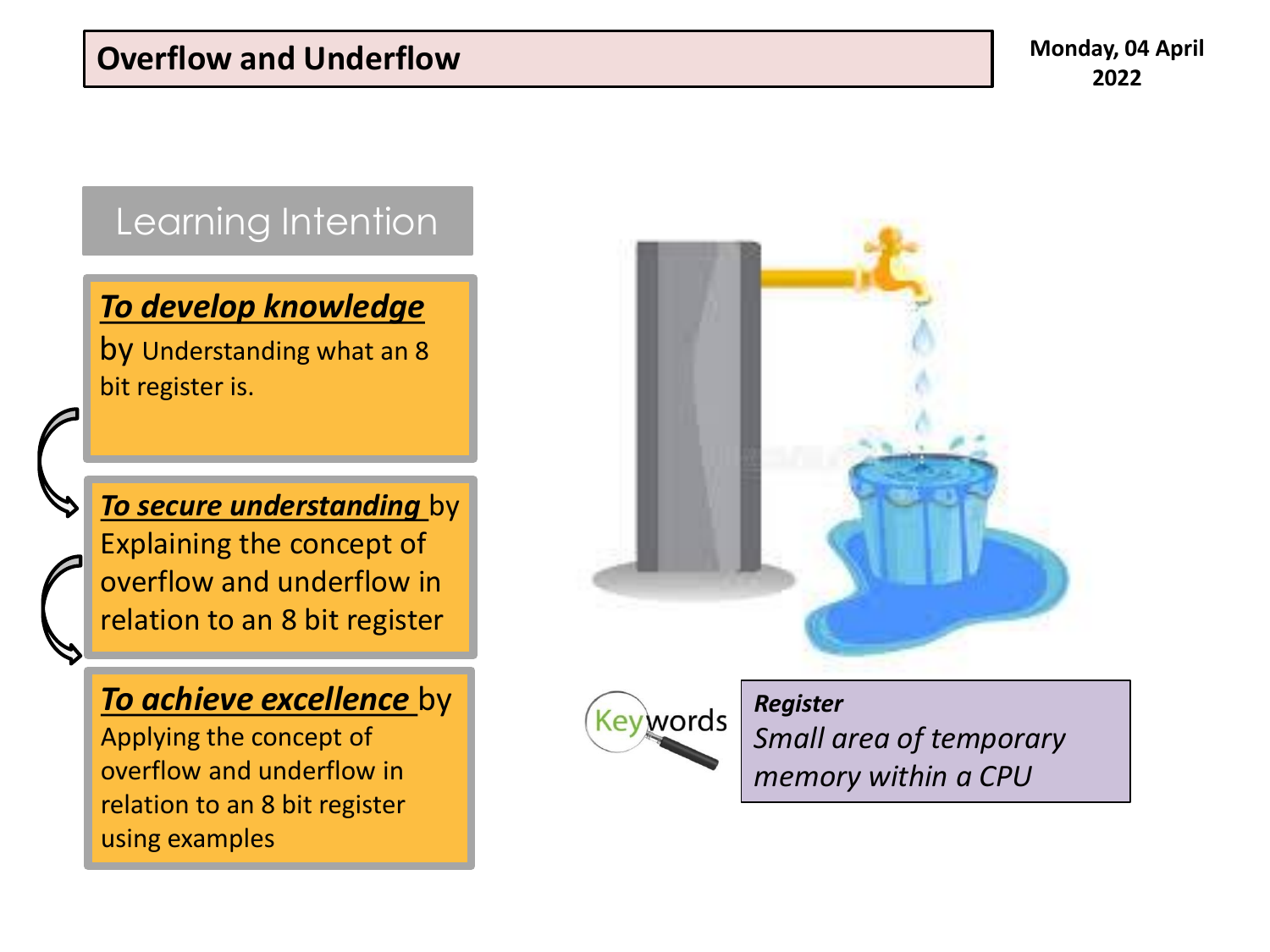### <https://www.bbc.com/bitesize/clips/zycqmp3>

### **Task 1:**

Explain what an 8 bit register is? Must include:

- How many binary digits can be stored
- An example of binary number that can fit in an 8 bit register

### **Task 2:**

**1. Explain overflow and include the exam board definition of Overflow**

2. Choose your own binary numbers **which when added together will cause an overflow:**

- Write both numbers down and perform the addition
- Label where the overflow is and explain it

#### **Task3:**

- **1. Write a definition of Underflow**
- 2. Draw a diagram showing how right shifting 00000001 will cause an Underflow

## *To develop knowledge*

by Understanding what an 8 bit register is.

*To secure understanding* by Explaining the concept of overflow and underflow in relation to an 8 bit register

*To achieve excellence* by Applying the concept of overflow and underflow in relation to an 8 bit register using examples

### **THINK IT**

- **Write a user guide** for
- converting denary numbers to binary and binary to denary.
- You need to include how a computer uses numbers and include the rules for binary addition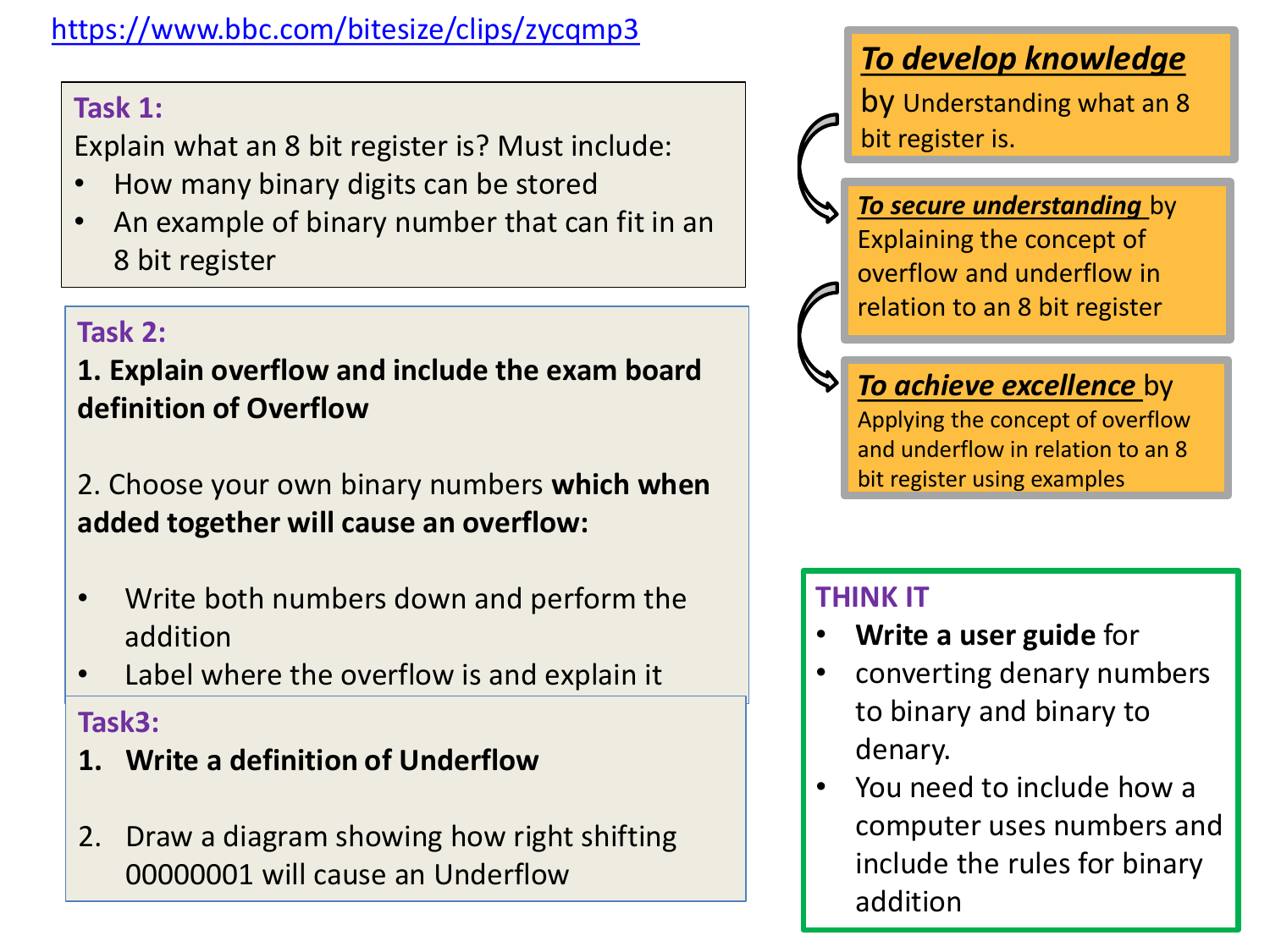

Binary numbers are made up of **binary digits** 

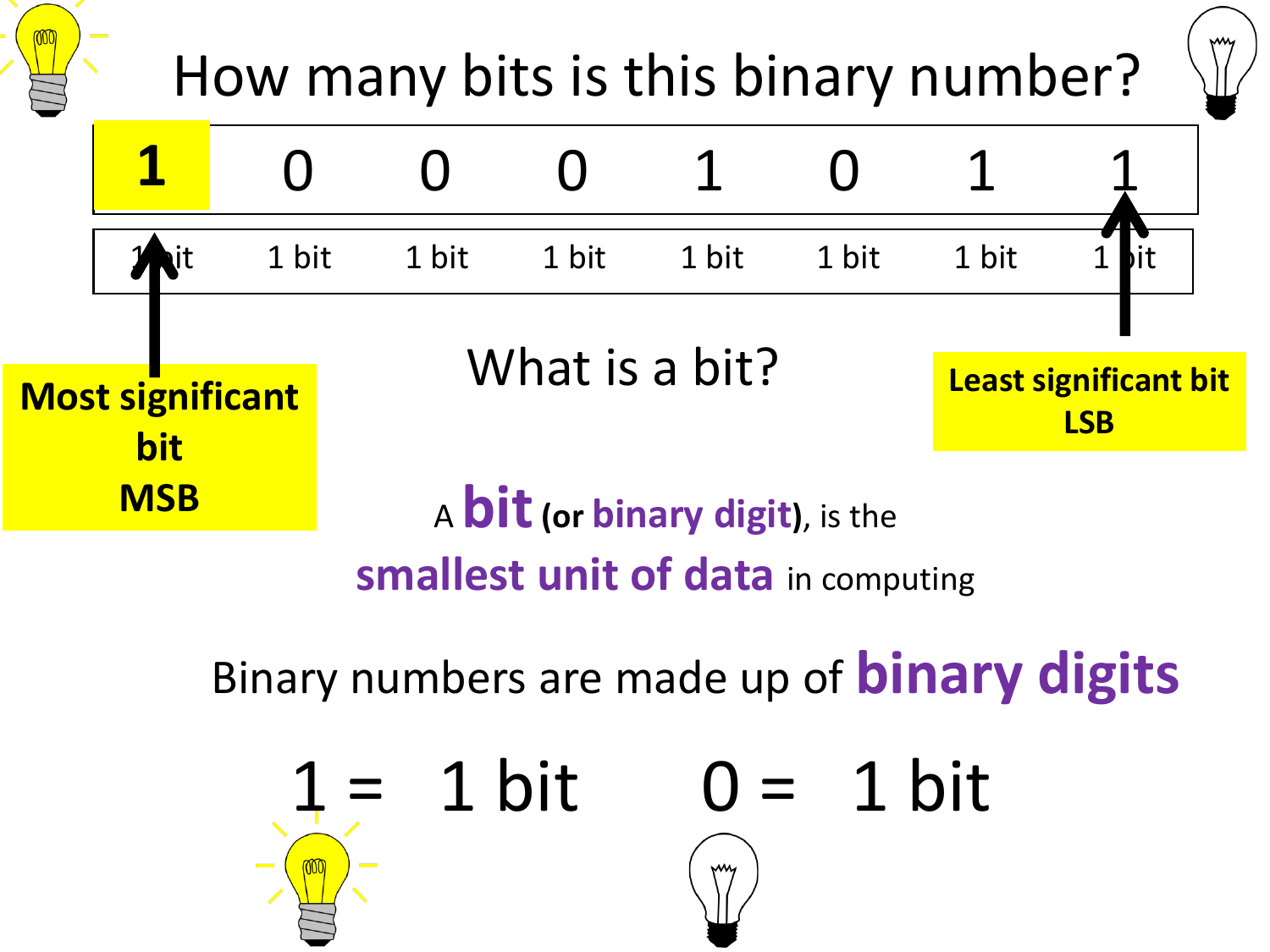# 8 bit register

*So…*

*Register* Keywords

*Small area of temporary memory within a CPU*

- **1** is a 1 bit number (it has 1 bit in it)
- **111** is a 3 bit number
- **11111111** is an 8 bit number

# A register is a small storage location in the CPU

**An 8 bit register can only store data that is up to 8 bits long.**

**1 1 1 1 1 1 1 1**

## *To develop knowledge*

by Understanding what an 8 bit register is.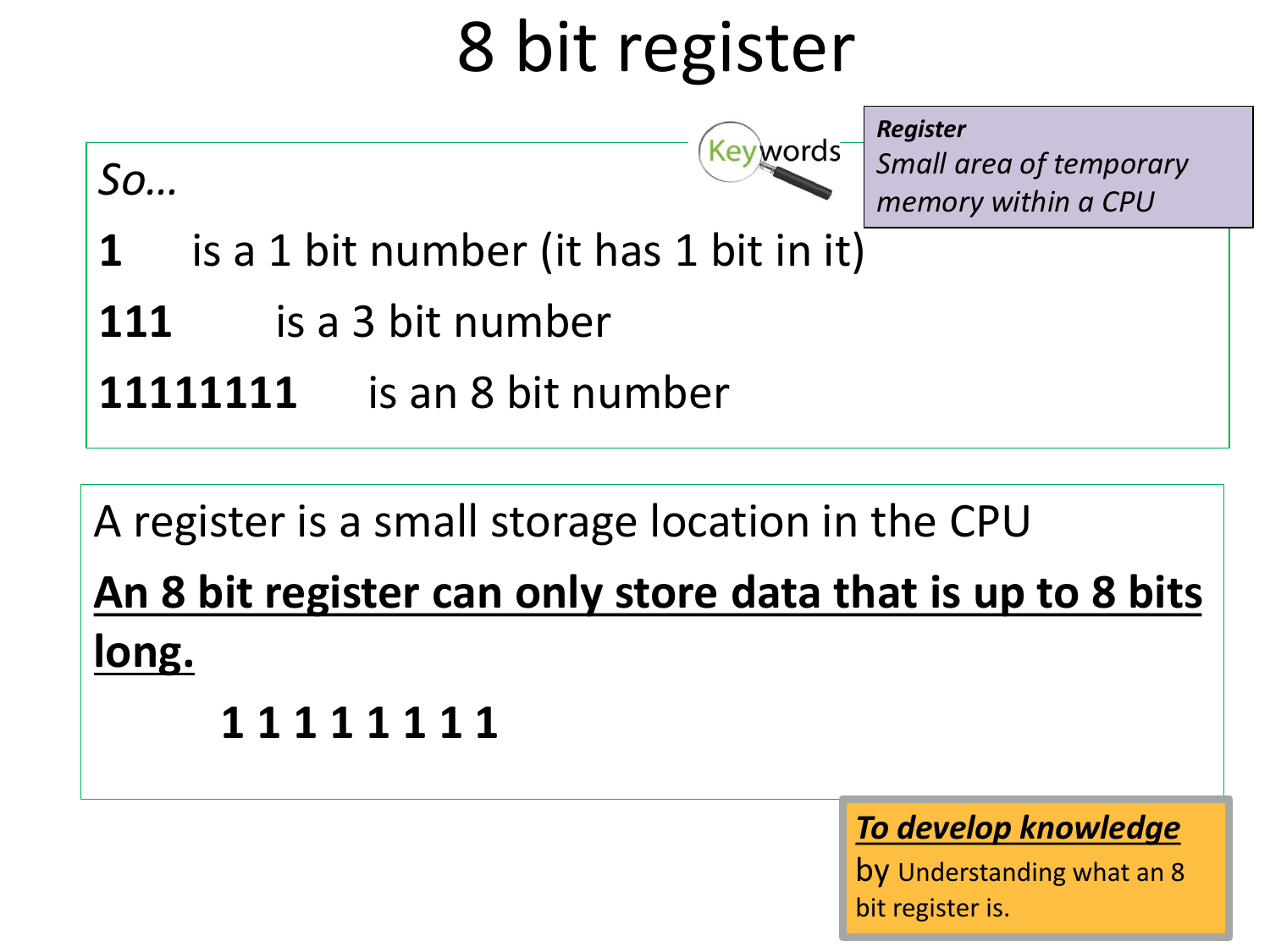# **Overflow**

If the result of an addition process results in a number that is **too large to fit in the space available** then an **overflow has occurred**.

For example if we tried to store the addition of the following **two 8 bit numbers** in an **8 bit register** (small area of memory).

11011011 11111011 + 111010110



*To secure understanding* by Explaining the concept of overflow and underflow in relation to an 8 bit register

**The answer is too large to fit into the register** (it is 9 bits in length). Where this happens, an overflow is said to have occurred.

#### *Exam board says:*

The computer processor detects that there has been a carry on the **MSB** and sets the overflow flag to true

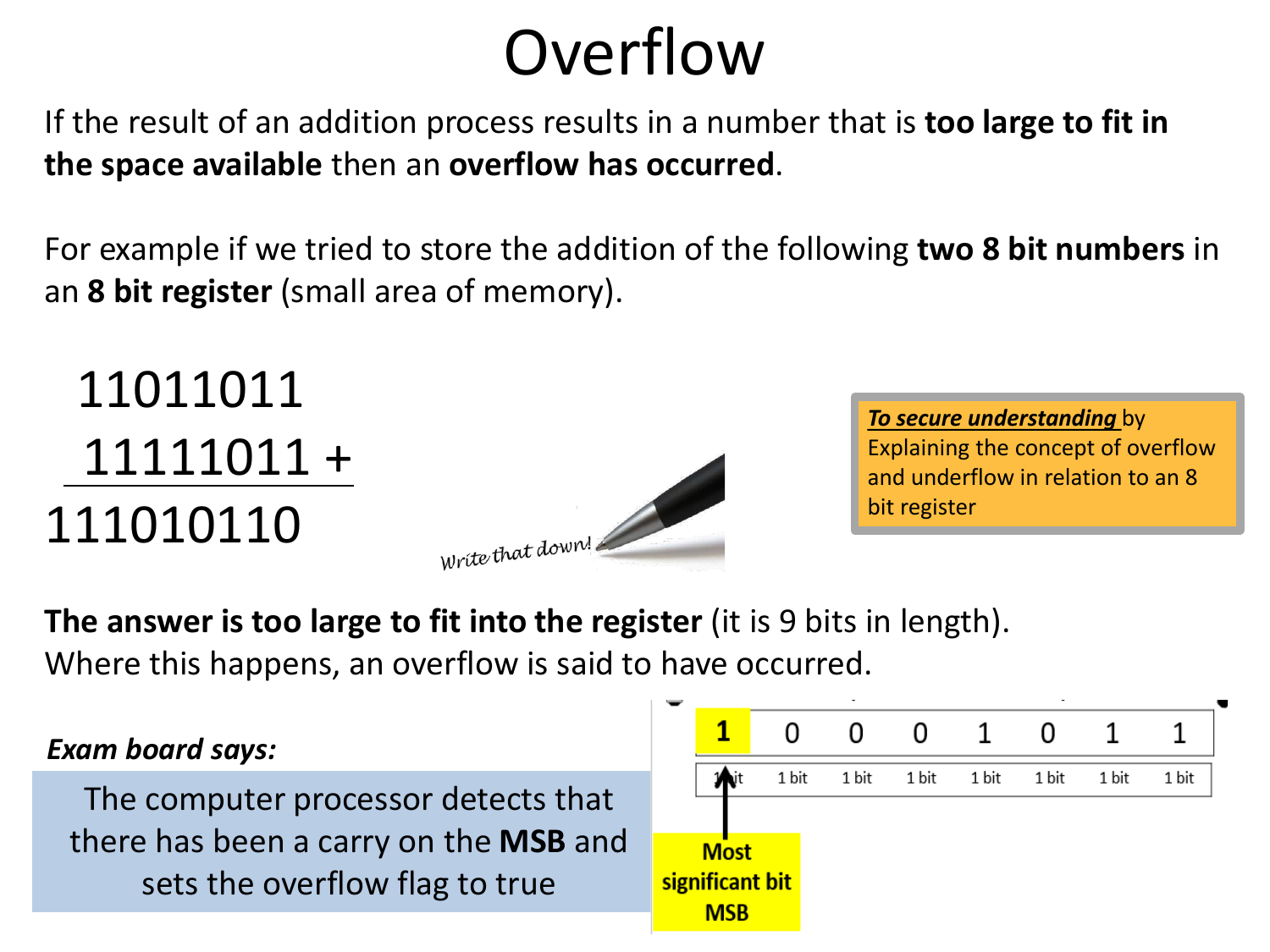# **Overflow**

Take the biggest possible 8 bit binary number:

*To secure understanding* by Explaining the concept of overflow and underflow in relation to an 8 bit register

**+**

=



| 8 bit number |  |  |   |   |  |   |  |   |
|--------------|--|--|---|---|--|---|--|---|
| 1            |  |  | 1 |   |  | 1 |  | ∠ |
|              |  |  |   |   |  |   |  |   |
|              |  |  |   | 1 |  |   |  |   |
|              |  |  |   |   |  |   |  |   |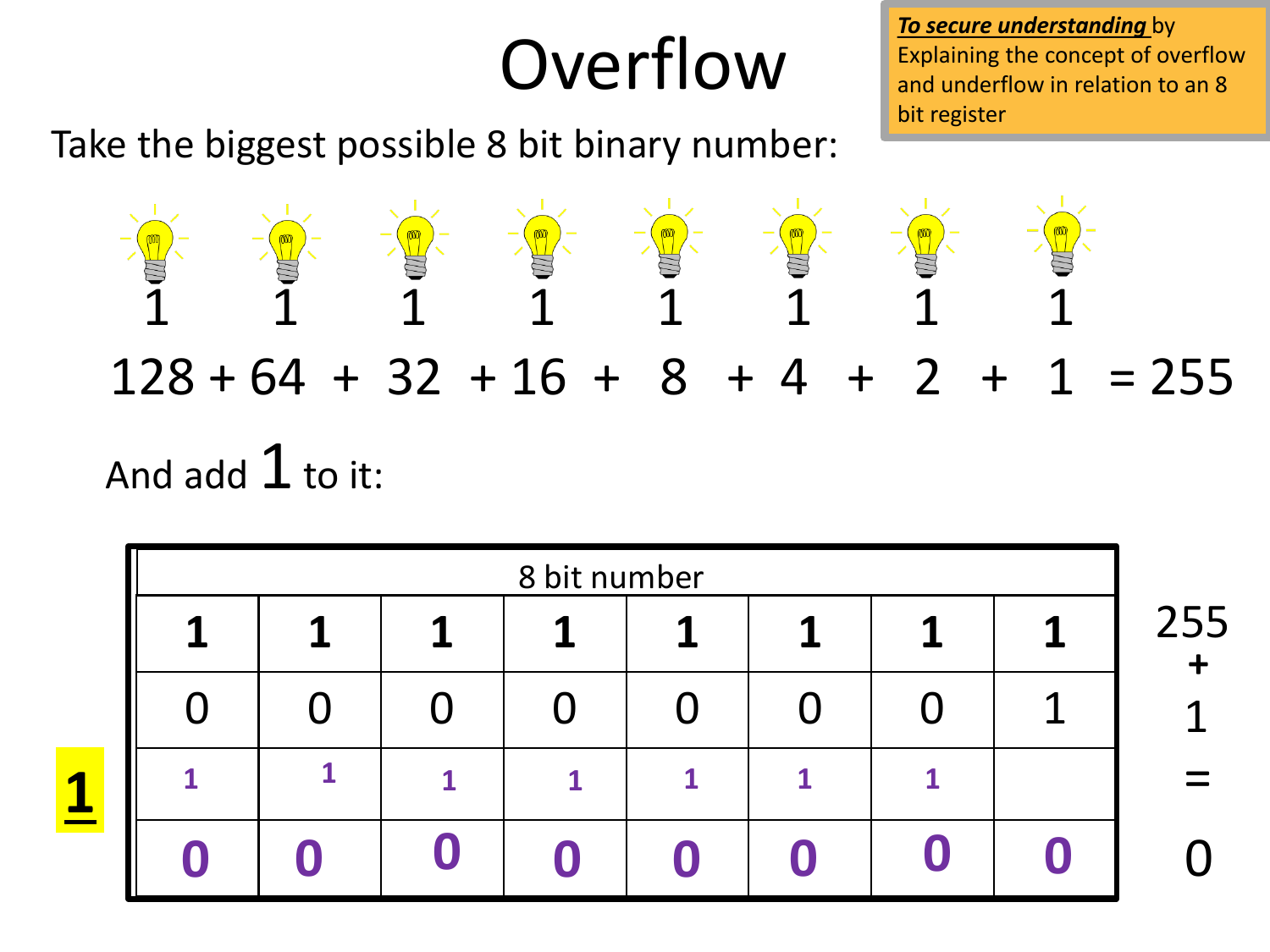| 8 bit number |  |  |   |   |   |   |  |     |
|--------------|--|--|---|---|---|---|--|-----|
|              |  |  | я | 1 | Л | 1 |  | 255 |
|              |  |  |   |   |   |   |  |     |
|              |  |  | 1 |   |   |   |  |     |
|              |  |  |   |   |   |   |  |     |

The computer processor detects that there has been a carry on the **MSB** and sets the overflow flag to true



Explaining the concept of overflow and underflow in relation to an 8 bit register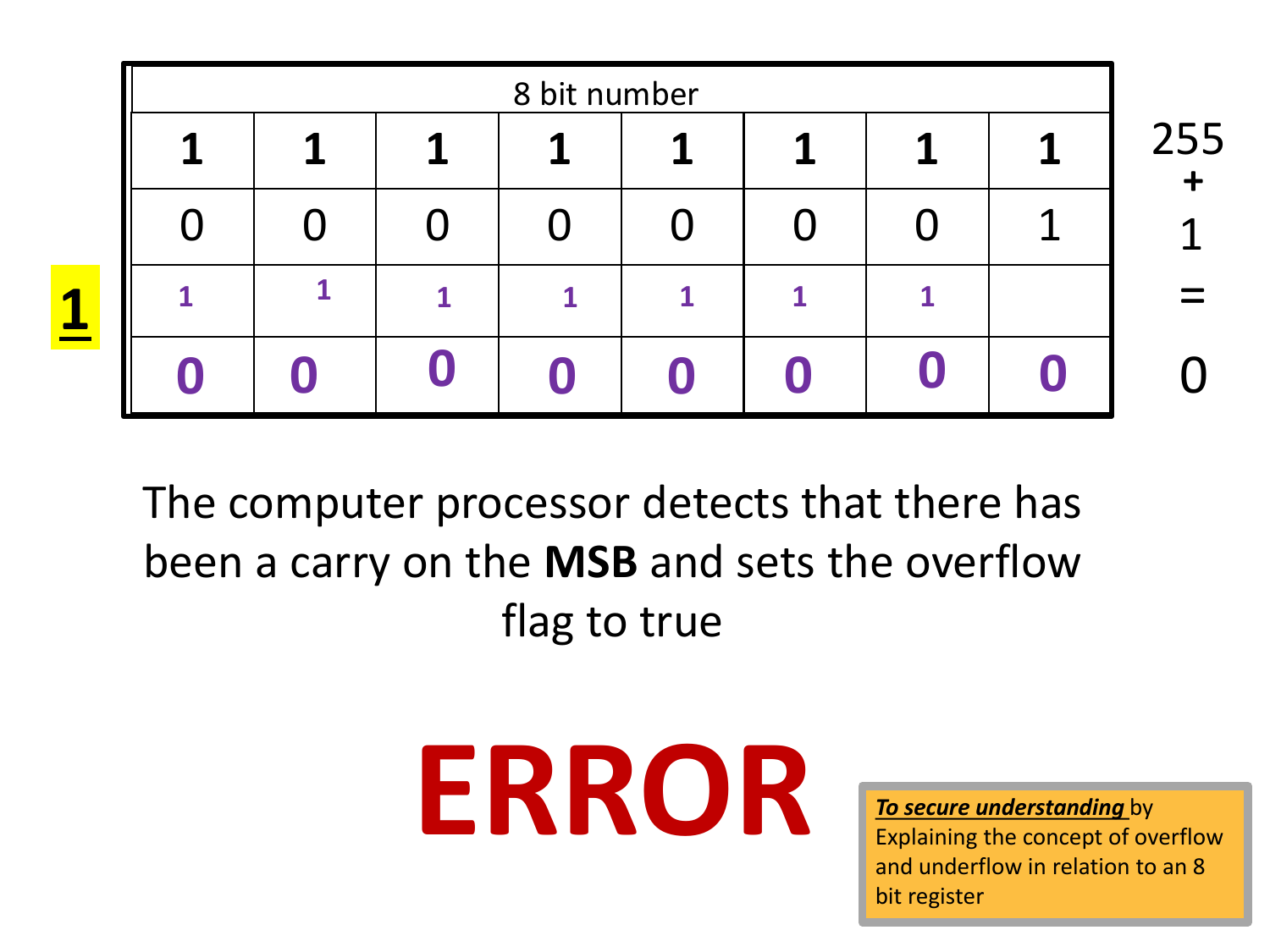# Underflow

Underflow would occur when the number resulting from a calculation **is too small** to be represented

e.g. in an 8 bit register an arithmetic shift right on

000 0001 would result in a number that can't be represented.

> *To secure understanding* by Explaining the concept of overflow and underflow in relation to an 8 bit register